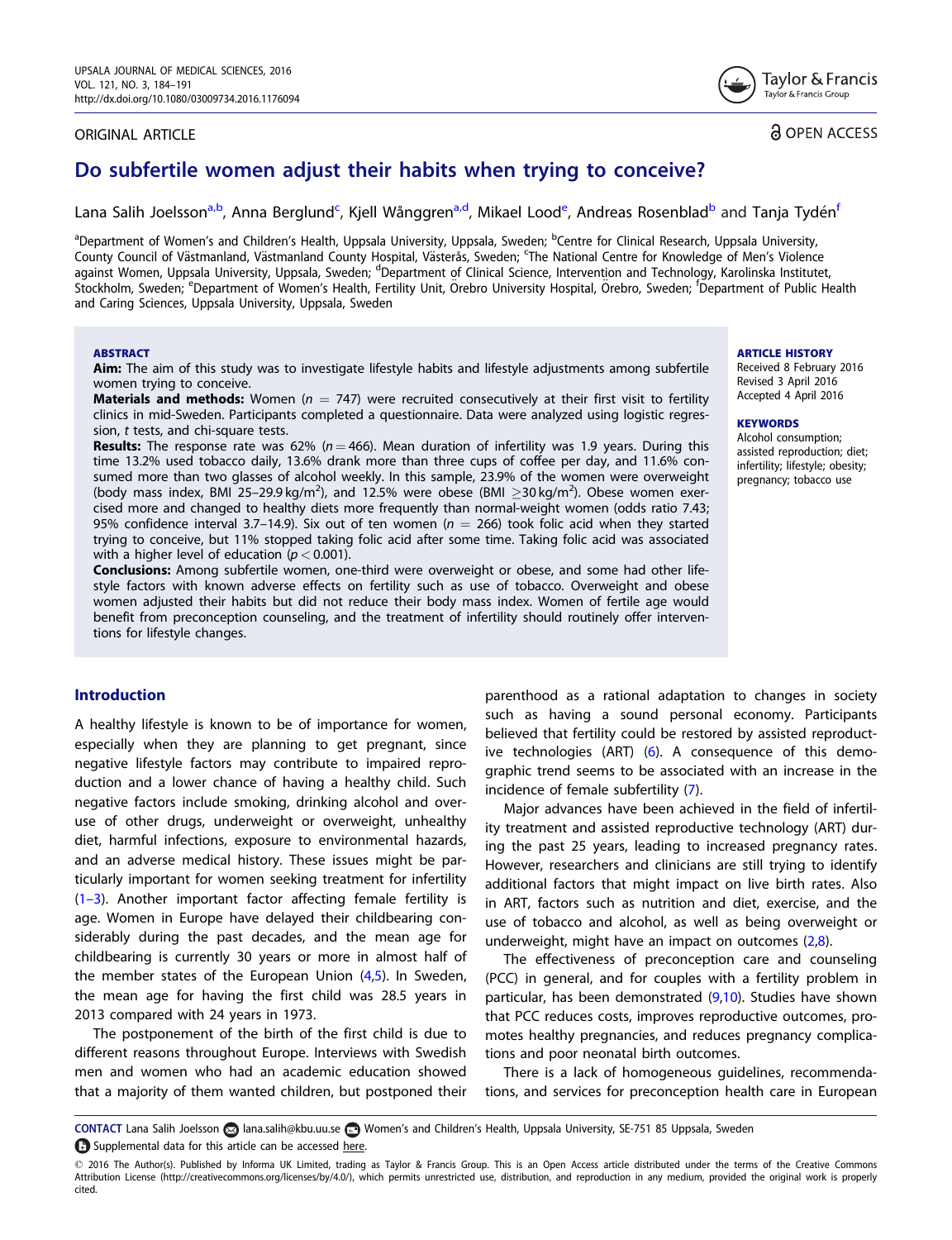countries [\(11](#page-6-0),[12\)](#page-6-0). The European Society of Human Reproduction and Embryology (ESHRE) Guideline Development Group recommends that fertility staff should consider providing women with information about the impact of lifestyle habits and supporting them in making necessary changes [\(13\)](#page-6-0). Some counseling about lifestyle is generally included in initial consultations in fertility clinics. Brochures and hand-outs about lifestyle are generally available at fertility clinics in Sweden, but this information is usually not handed out or explained to the patients actively. Effective strategies and support for making healthy changes are not routinely offered.

Despite the existing knowledge about the association of risk of fertility problems and adverse pregnancy outcomes with unhealthy lifestyles [\(14,15](#page-6-0)), it is largely unknown to what extent subfertile women adjust their habits during the time they are trying to conceive. Effective individual counseling to subfertile women demands an understanding about what measures women take to increase the chances of conception.

The aim of this study was therefore to investigate lifestyle habits among subfertile women trying to conceive in relation to their background characteristics. It was hypothesized that age, duration of infertility, BMI (body mass index), immigration status, education, occupation, income, and information searching were associated with lifestyle habits and lifestyle adjustments among subfertile women trying to conceive.

## Material and methods

#### **Design**

This was a cross-sectional study constituting baseline measurements for a planned longitudinal cohort study. The followup is scheduled to take place 2 years after the return of the questionnaire.

## Participants and recruitment

Women attending 10 fertility clinics in mid-Sweden participated. Eligible women ( $n = 782$ ) were asked to participate in the study at their first visit to the clinic. The time of this first visit to the clinic is defined as 'Baseline year'. Data collection started in May 2013 and ended in March 2015 with a planned follow-up 2 years later. Being able to read and write Swedish and having no previous infertility diagnosis were inclusion criteria for the study. Midwives gave oral and written information about the study to eligible women who fulfilled the inclusion criteria. In 19 cases, women were excluded from the study either because they reported having a female partner or did not answer the question about lifestyle changes while they tried to conceive. Thirty-five women declined to participate in the study. Those who agreed to participate received a questionnaire to complete at the clinic or at home and return it by mail in a prepaid envelope. The midwife registered a telephone number or an email address for participating women, and a reminder was sent by text message or email to those who had not returned the questionnaire within 2 weeks. The completed questionnaires were returned including the signed informed consent, which immediately upon receipt was separated to be archived securely and safely. During the study period, the midwives listed all registrations, numbers of women approached, and their response (accepted/declined). Of the 782 eligible women, 747 (95.5%) agreed to participate in the study, and 466 of these (62.4%) completed the study. A flow chart of the procedure is presented in Figure 1.



Figure 1. Flow chart of the study procedure.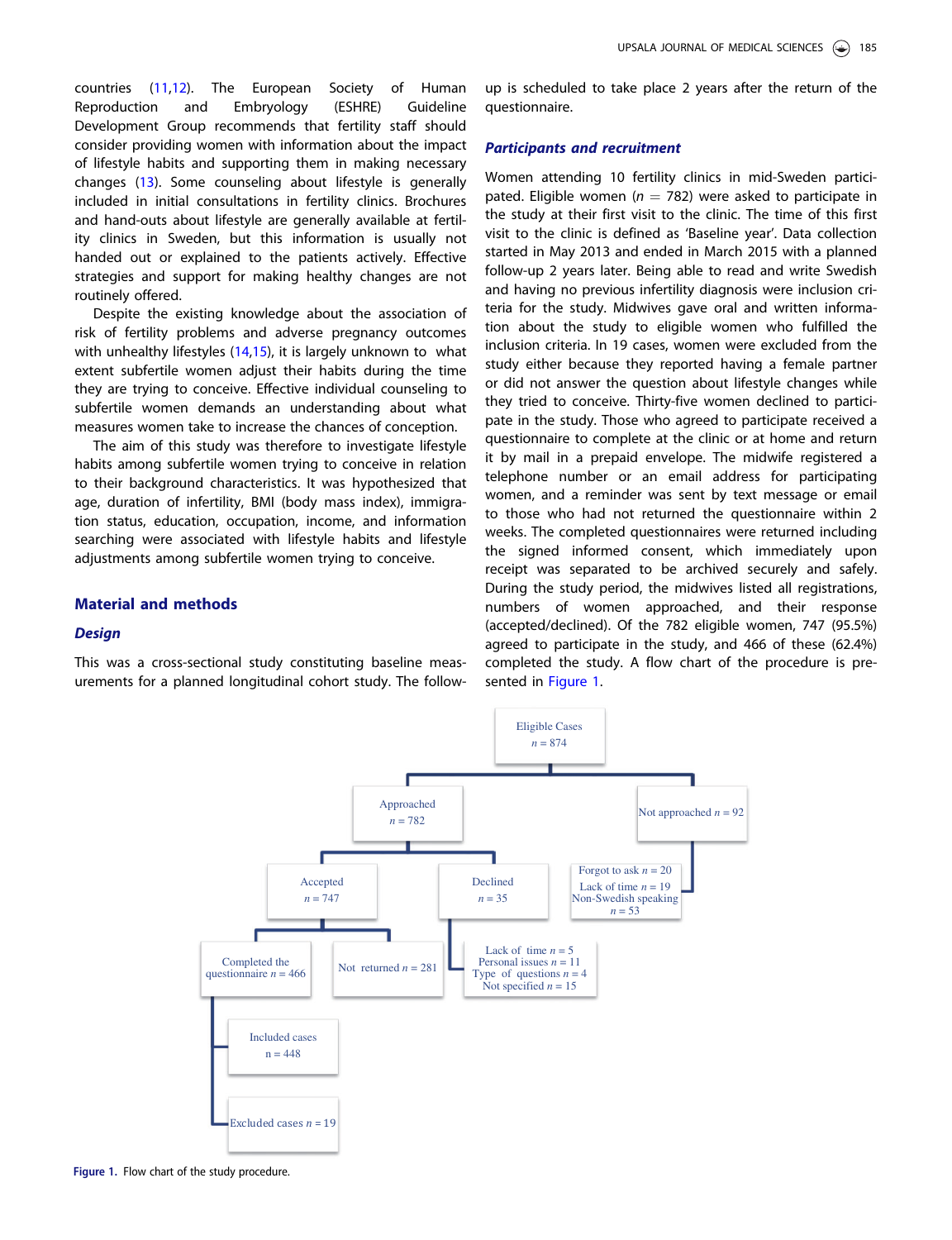Of the group of women ( $n = 281$ ) who had agreed to participate in the study but did not return the questionnaire, 14% ( $n = 39$ ) were analyzed using information from patient records with regard to age, infertility duration, BMI (weight/ height<sup>2</sup> in kg/m<sup>2</sup>), tobacco use, and alcohol consumption. The results showed no significant differences between this group and the group of women who completed the study.

#### **Ouestionnaire**

The questionnaire (available online) consisted of 71 items and included validated instruments for pregnancy planning, stress, anxiety, postpartum depression, sexual satisfaction, exercise habits, alcohol consumption, tobacco use, and diet [\(16–22](#page-6-0)). Researchers and clinicians reviewed the questions and conducted a pilot study with 30 women, after which some items were adjusted. The following themes were covered: demographic characteristics, immigrant background, medical and reproductive history, and methods for seeking information about infertility. The questionnaire also included specific questions on the type of lifestyle factors at baseline year and number of lifestyle changes made while the women had been trying to conceive. In the following sections we present items relevant to the aim of the study.

## Background characteristics

Questions were asked about background characteristics: age; partner's age; height and self-reported weight at baseline year as well as 1 year earlier; marital status; duration of current relationship; country of birth; parents' country of birth; level of education; occupation and household income/month; understanding of Swedish language; and duration of infertility.

### Background lifestyle and lifestyle changes

Questions regarding lifestyle covered health-promoting lifestyle changes: intake of folic acid and/or multivitamin supplements; daily tobacco use; weekly alcohol consumption; daily coffee consumption; type of diet; and weekly physical activity graded in number of hours. The participants were also asked to describe any changes to a healthier diet in free text. Access to sites for information-seeking and type of professional counseling were also included. Questions covered baseline year as well as the time from when they started to plan for pregnancy.

# Ethical considerations

The study was approved by the Regional Ethical Review Board in Uppsala (2012/278).

### Statistical analysis

Data were analyzed using IBM SPSS Statistics (version 20; IBM Corp., Armonk, NY). Data regarding age, household income, duration of infertility, and current BMI in  $kg/m<sup>2</sup>$  were treated as continuous variables and are presented as the mean and standard deviation (SD), while the duration of the relationship and frequency of physical activity were treated as ordinal variables and are presented as the median and interquartile range  $(Q_1, Q_3)$ . Differences in background characteristics between women with and without lifestyle changes during the time when they were trying to conceive were analyzed using the Mann–Whitney non-parametric U test for ordinal variables, Student's t test for continuous variables, and Pearson's chisquare test for categorical variables. For all statistical analyses, a two-sided  $p$  value <0.05 was considered significant [\(Table 3](#page-4-0)). Logistic regression was used to analyze the effect of background variables (independent variables) on lifestyle changes (dependent variable). Results are reported as the odds ratio (OR) with 95% confidence interval (CI) ([Table 4](#page-5-0)). The variables with significant values in [Table 3](#page-4-0) were included as covariates in the multivariate logistic regression described in [Table 4.](#page-5-0)

# **Results**

The mean age of the studied women was 30.2 years (range 19–42 years), and they had a mean duration of infertility of 1.9 years. About half of the women (54.7%,  $n = 245$ ) reported that they had been in a stable relationship for more than 4 years. In 71.4% of the women ( $n = 320$ ), the partners jointly took the decision to start trying to conceive; in 25% ( $n = 112$ ) the woman decided by herself; and in 3% ( $n = 14$ ) the partner had taken the initiative. The couples had vaginal intercourse on average twice a week, and 67% ( $n = 300$ ) used ovulation tests with a mean of 18 tests (SD 26.6, range 1–200) per woman. One out of three women ( $n = 132$ ) had set a time frame for becoming pregnant of 1 year, and 19% ( $n = 85$ ) had considered the possibility of adoption. Fourteen percent ( $n = 63$ ) were born outside Sweden, and 91% stated that their understanding of the Swedish language was very good [\(Table 1\)](#page-3-0).

## Lifestyle during the pregnancy planning period

Almost half of the women (48.2%,  $n = 216$ ) were taking folic acid supplements at their first visit to the clinics. However, 59.4% ( $n = 266$ ) had started to take folic acid by the time they started to plan for pregnancy ([Table 2\)](#page-3-0).

Daily tobacco use was reported by 13% of the women ( $n$  $=$  59) and was more common among younger women (OR 0.93; 95% CI 0.88–0.99) and women with a lower level of education (OR 2.98; 95% CI 1.6–5.5), as well as among women with lower household income (OR 0.98; 95% CI 0.96–0.99).

Six out of ten women (61.6%) consumed 0–1 standard glasses of alcohol per week. Being older was the only background characteristic of the women who were consuming alcohol weekly  $(p = 0.001)$ .

### Lifestyle modifications

One-third of the women in our study made few (i.e. 0–1) health-promoting lifestyle modifications during the time they were trying to conceive. One out of four reduced their consumption of tobacco, and 37% changed their alcohol-drinking habits ([Table 2\)](#page-3-0).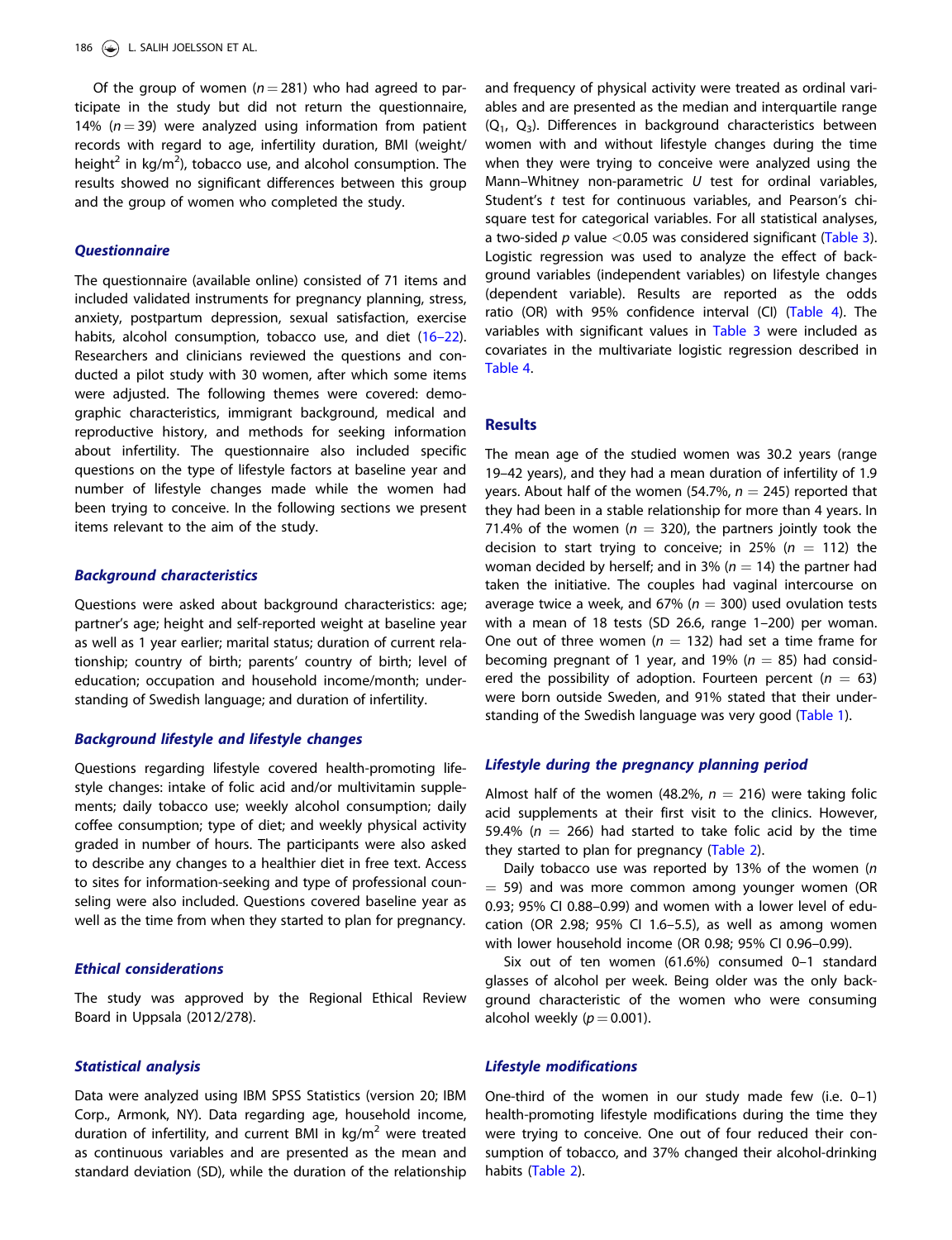<span id="page-3-0"></span>Table 1. Background characteristics and lifestyles of the 448 women included in the study.

| <b>.</b> <i>.</i> ,.                                             |                         |
|------------------------------------------------------------------|-------------------------|
| Characteristic                                                   | n(%)                    |
| Age (years), mean (SD) <sup>a</sup>                              | 30.2 (4.8)              |
| Partner's age (years), mean (SD)                                 | 33.4 (6.8)              |
| Duration of current relationship (years),<br>median $(Q_1, Q_3)$ | 5 (3, 8)                |
| Household income/month (SEK)                                     |                         |
| Mean (SD)                                                        | 45,664 (21,541)         |
| Median $(Q_1, Q_3)$                                              | 47,000 (30,000, 59,000) |
| Currently working (>50%), n (%)                                  | 362 (80.8)              |
| Level of education, n (%)                                        |                         |
| College/university                                               | 242 (54.0)              |
| Non-college/non-university                                       | 201 (44.9)              |
| Body mass index (BMI) in kg/m <sup>2</sup> , mean (SD)           | 24.6 (4.9)              |
| Normal, $\leq$ 25, n (%)                                         | 273 (60.9)              |
| Overweight, 25-29.9, n (%)                                       | 107 (23.9)              |
| Obese, $\geq$ 30, <i>n</i> (%)                                   | 56 (12.5)               |
| Country of birth, n (%)<br>Born in Sweden                        |                         |
| Born outside Sweden                                              | 377 (84.2)<br>63 (14.1) |
| Parent (one or two) born outside Sweden, n (%)                   | 78 (17.4)               |
| Understanding of Swedish language, n (%)                         |                         |
| Very good                                                        | 408 (91.1)              |
| Quite good/neither good nor bad                                  | 33 (7.4)                |
| Duration of infertility (years)                                  |                         |
| Mean (SD)                                                        | 1.9(1.7)                |
| Median $(Q_1, Q_3)$                                              | $1.4$ $(1.2, 2.0)$      |
| Taking folic acid supplementation, n (%)                         | 216 (48.2)              |
| Taking vitamin supplementation, n (%)                            | 119 (26.6)              |
| Weekly alcohol consumption, n (%)                                | 60 (13.4)               |
| Amount of alcohol consumption/week, n (%)                        |                         |
| >1 glass/week                                                    | 98 (21.9)               |
| >2 glasses/week                                                  | 52 (11.6)               |
| Using tobacco, $n$ (%)                                           | 78 (17.4)               |
| Using tobacco daily, n (%)                                       | 59 (13.2)               |
| Eating a balanced diet, n (%)                                    | 325 (72.5)              |
| Vegetarian                                                       | 20 (4.4)                |
| GI diet                                                          | 15(3.3)                 |
| LCHF                                                             | 15(3.3)                 |
| Coffee $>1$ cup/day, n (%)<br>Coffee $>3$ cups/day, n (%)        | 225 (50.2)<br>61 (13.6) |
| Weekly physical activity in hours, median $(Q_1, Q_3)$           | 3(2, 4)                 |
| Women who sought information about fertility, n (%)              | 442 (98.7)              |
| Number of information sites consulted, $n$ (%)                   |                         |
| $0 - 1$                                                          | 115 (25.7)              |
| 2                                                                | 134 (29.9)              |
| 3–9                                                              | 198 (44.2)              |
| Type of information site, $n$ (%) <sup>a</sup>                   |                         |
| Mother care unit                                                 | 158 (35.3)              |
| Blogs                                                            | 293 (65.4)              |
| Health care guide (1177) <sup>b</sup>                            | 245 (54.7)              |
| Women who obtained professional counseling, n (%)                | 316 (70.5)              |
| Type of professional counselor, $n$ (%)                          |                         |
| Midwife                                                          | 161 (35.9)              |
| Specialist                                                       | 138 (30.8)              |
| Other                                                            | 30 (6.7)                |
| Number of negative lifestyles <sup>c</sup>                       |                         |
| 0                                                                | 102 (22.8)              |
| 1                                                                | 176 (39.3)              |
| $\overline{2}$                                                   | 110 (24.6)              |
| $\geq$ 3                                                         | 60 (13.4)               |

<sup>a</sup>Multiple answer possible.

<sup>b</sup>1177: telephone number for health care guide.

'Not taking folic acid; using tobacco; consuming alcohol or coffee; BMI  $\geq$ 25 kg/m $^2$ .

GI: glycemic index; LCHF: low-carb high-fat diet; SD: standard deviation; SEK: Swedish krona.

# Associations between background characteristics and health-promoting actions/lifestyle changes

The univariate analyses [\(Table 3\)](#page-4-0) showed association between household income, level of education, duration of infertility, country of birth, parents' country of birth, BMI, the intensity

Table 2. Reported health-promoting lifestyle changes during the time when the women were trying to conceive.

| Reported health-promoting lifestyle changes           | n(%)       |
|-------------------------------------------------------|------------|
| Started taking folic acid supplement                  |            |
| Yes                                                   | 266 (59.4) |
| No                                                    | 182 (40.6) |
| Change in coffee-drinking habits                      |            |
| Quit drinking                                         | 17 (3.8)   |
| Cut down                                              | 93 (20.8)  |
| No change                                             | 338 (75.4) |
| Change in alcohol-drinking habits                     |            |
| Stopped drinking                                      | 59 (13.2)  |
| Reduced drinking                                      | 105 (23.4) |
| No change                                             | 284 (63.4) |
| Change in tobacco use <sup>a</sup>                    |            |
| Ouit tobacco                                          | 60 (13.4)  |
| Reduced tobacco use                                   | 49 (10.9)  |
| No change                                             | 339 (75.7) |
| Change to more healthy diet                           |            |
| Yes                                                   | 92 (20.5)  |
| No change in diet                                     | 356 (79.5) |
| Physical activity                                     |            |
| More                                                  | 143 (31.9) |
| Less                                                  | 16(3.6)    |
| No change                                             | 289 (64.5) |
| Number of reported health-promoting lifestyle changes |            |
| Few $(0-1)$                                           | 146 (32.6) |
| Medium (2)                                            | 128 (28.6) |
| Many $(3-6)$                                          | 174 (38.8) |

 $\textsuperscript{a}$ Tobacco use = smoking and/or taking snuff.

level of information searching, and taking folic acid supplements ( $p < 0.05$ ). However, the multivariate logistic regression model ([Table 4\)](#page-5-0) showed that women with a higher education level and higher level of searching for information about fertility took folic acid more often (OR 1.8; 95% CI 1.1–2.9 and OR 2.1; 95% CI 1.2–3.8, respectively). The multivariate logistic regression model did not show any significant associations with other variables.

Age, household income, education level, and occupation in our analysis associated with decrease or stop in tobacco use in the univariate test. The only background characteristic remaining in the multivariate logistic regression model was that change in tobacco use was more common among women with a lower education level (OR 2.2; 95% CI 1.3–3.7).

The women were divided into three groups according to their BMI (in kg/m<sup>2</sup>): underweight to normal with BMI <24.9 in 60.9% ( $n = 273$ ); overweight with BMI 25-29.9 in 23.9%  $(n = 107)$ ; and obese with BMI  $\geq$ 30 in 12.5% ( $n = 56$ ). There was an association between the level of physical activity/ changing to a more healthy diet and BMI, with an overrepresentation among overweight and obese women ( $p < 0.001$ ). The obese women exercised more and changed to healthy diets more frequently (OR 7.43; 95% CI 3.7–14.9), but despite their efforts they showed no significant decrease in weight compared to their reported weight 1 year earlier.

The reported level of understanding of the Swedish language was the only factor in our analysis that could be associated with a decrease in alcohol consumption ( $p = 0.019$ ). Age, country of birth, parents' country of birth, understanding of Swedish, information-searching intensity, and higher BMI were associated with the number of health-promoting actions taken by the women during the time they were trying to conceive ( $p < 0.05$ ).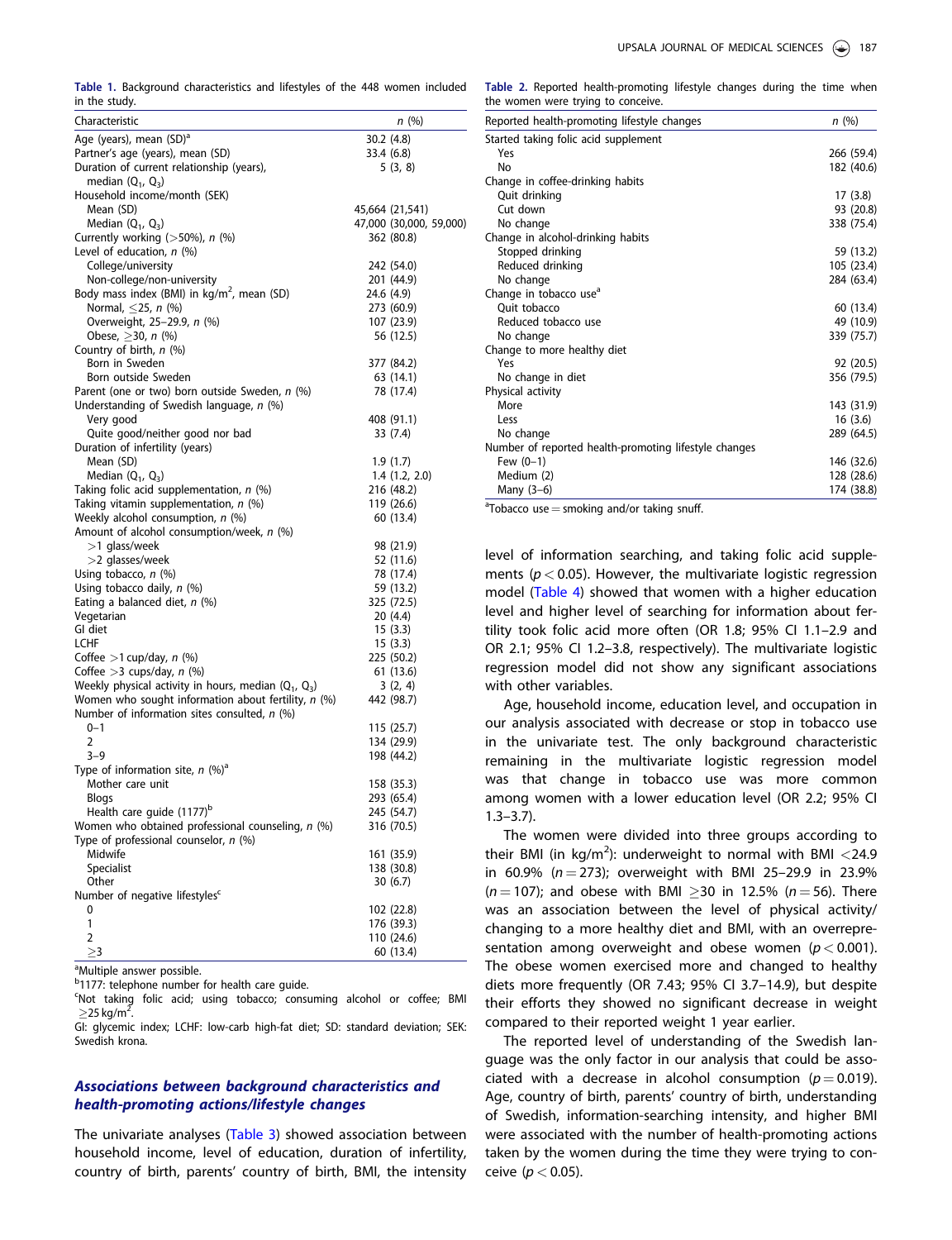<span id="page-4-0"></span>

|  |  |  |  |  | Table 3. Results for univariate tests with type of health-promoting lifestyle change as outcome in relation to background characteristics. |  |  |  |  |  |
|--|--|--|--|--|--------------------------------------------------------------------------------------------------------------------------------------------|--|--|--|--|--|
|--|--|--|--|--|--------------------------------------------------------------------------------------------------------------------------------------------|--|--|--|--|--|

|                                                     |                            | Started to take folic acid |           |                            | Changes in tobacco use (decrease/stop) |           | Change to more physical activity/<br>healthier diet |                           |           |
|-----------------------------------------------------|----------------------------|----------------------------|-----------|----------------------------|----------------------------------------|-----------|-----------------------------------------------------|---------------------------|-----------|
|                                                     | Yes<br>$n = 266$<br>(59.4) | No<br>$n = 182$<br>(4.6)   | $P$ value | Yes<br>$n = 105$<br>(23.4) | No<br>$n = 343$<br>(76.6)              | $P$ value | Yes<br>$n = 186$<br>(41.5)                          | No<br>$n = 262$<br>(58.5) | $P$ value |
| Age (years), mean (SD)                              | 30.6(4.8)                  | 29.9 (4.9)                 | 0.142     | 28.9 (4.8)                 | 30.7(4.8)                              | 0.001     | 29.9(5)                                             | 30.5(4.7)                 | 0.204     |
| Duration of infertility (years),<br>mean (SD)       | 1.5(3.4)                   | 2.1(1.9)                   | 0.028     | 1.74(4.5)                  | 1.76(2.3)                              | 0.958     | 2.0(3.6)                                            | 1.6(2.3)                  | 0.192     |
| Household income/month<br>(SEK), mean (SD)          | 48,596 (21,466)            | 41,321 (20,974)            | 0.001     | 38,978 (20,749)            | 47,719 (21,394)                        | < 0.001   | 43,193 (22,706)                                     | 47,434 (20,532)           | 0.047     |
| Level of education, $n$ (%)                         |                            |                            | < 0.001   |                            |                                        | < 0.001   |                                                     |                           | 0.08      |
| College/university                                  | 165 (68.2)                 | 77 (31.8)                  |           | 36 (14.9)                  | 206 (85.1)                             |           | 92 (38.0)                                           | 150 (62.0)                |           |
| Non-college/<br>non-university                      | 98 (48.8)                  | 103 (51.2)                 |           | 68 (33.8)                  | 133 (66.2)                             |           | 93 (46.3)                                           | 108 (53.7)                |           |
| Occupation, n (%)                                   |                            |                            | 0.21      |                            |                                        | 0.005     |                                                     |                           | 0.29      |
| Working $>50\%$                                     | 220 (60.8)                 | 142 (39.2)                 |           | 75 (20.7)                  | 287 (79.3)                             |           | 146 (40.3)                                          | 216 (59.7)                |           |
| Not working                                         | 46 (53.5)                  | 40 (46.5)                  |           | 30 (34.9)                  | 56 (65.1)                              |           | 40 (46.5)                                           | 46 (53.5)                 |           |
| Current BMI (kg/m <sup>2</sup> ), mean<br>(SD)      | 24.2 (4.2)                 | 25.3(5.8)                  | 0.036     | 24.4(4.3)                  | 24.8(5.0)                              | 0.531     | 26.4(5.7)                                           | 23.4(3.8)                 | < 0.001   |
| BMI (three categories), n (%)                       |                            |                            | 0.049     |                            |                                        | 0.83      |                                                     |                           | < 0.001   |
| Normal                                              | 166 (60.8)                 | 107 (39.2)                 |           | 66 (24.2)                  | 207 (75.8)                             |           | 81 (29.7)                                           | 192 (70.3)                |           |
| Overweight                                          | 68 (63.6)                  | 39 (36.4)                  |           | 23 (21.5)                  | 84 (78.5)                              |           | 59 (55.1)                                           | 48 (44.9)                 |           |
| Obese                                               | 25 (44.6)                  | 31 (55.4)                  |           | 14 (25.0)                  | 42 (75.0)                              |           | 42 (75.0)                                           | 14 (25.0)                 |           |
| Country of birth, n (%)                             |                            |                            | 0.001     |                            |                                        | 0.899     |                                                     |                           | 0.74      |
| Sweden                                              | 237 (62.9)                 | 140 (37.1)                 |           | 87 (23.1)                  | 290 (76.9)                             |           | 158 (41.9)                                          | 219 (58.1)                |           |
| Born outside Sweden                                 | 26 (41.3)                  | 37 (58.7)                  |           | 15(23.8)                   | 48 (76.2)                              |           | 25 (39.7)                                           | 38 (60.3)                 |           |
| Parents' country of birth<br>(one or both), $n$ (%) |                            |                            | 0.008     |                            |                                        | 0.31      |                                                     |                           | 0.48      |
| Born in Sweden                                      | 225 (62.5)                 | 135 (37.5)                 |           | 86 (23.9)                  | 274 (76.1)                             |           | 154 (42.8)                                          | 206 (57.2)                |           |
| Born outside Sweden<br>(one or both)                | 36 (46.2)                  | 42 (53.8)                  |           | 16(20.5)                   | 62 (79.5)                              |           | 30 (38.5)                                           | 48 (61.5)                 |           |
| Understanding Swedish, n<br>(%)                     |                            |                            | 0.07      |                            |                                        | 0.58      |                                                     |                           | 0.31      |
| Very good                                           | 249 (61.0)                 | 159 (39.0)                 |           | 94 (23.0)                  | 314 (77.0)                             |           | 173(42.4)                                           | 235 (57.6)                |           |
| Quite good/                                         | 15(45.5)                   | 18 (54.5)                  |           | 9(27.3)                    | 24 (72.7)                              |           | 11(33.3)                                            | 22(66.7)                  |           |
| neither good nor bad                                |                            |                            |           |                            |                                        |           |                                                     |                           |           |
| Information searching                               |                            |                            | < 0.001   |                            |                                        | 0.82      |                                                     |                           | 0.038     |
| $0-1$ sites                                         | 53 (19.9)                  | 62 (34.3)                  |           | 29 (27.6)                  | 86 (25.1)                              |           | 39 (21.0)                                           | 76 (29.1)                 |           |
| 2 sites                                             | 73 (27.4)                  | 61 (33.7)                  |           | 32 (30.5)                  | 102 (29.8)                             |           | 52 (28.0)                                           | 82 (31.4)                 |           |
| $> 3$ sites                                         | 140 (52.6)                 | 58 (32.0)                  |           | 44 (41.9)                  | 154 (45.0)                             |           | 95 (51.1)                                           | 103 (39.5)                |           |
|                                                     |                            |                            |           |                            |                                        |           |                                                     |                           |           |

P values (bold information indicates significant values) are from chi-square and Student's t tests.

BMI: body mass index; SD: standard deviation.

# **Discussion**

This is the first large-scale Swedish study focusing on lifestyle behaviors among women with infertility problems. One interesting finding was that approximately 50% of the women in the study retained habits with negative effects on fertility, although a majority made initially one or more health-promoting lifestyle changes. One would assume that women not succeeding to conceive would be motivated to learn more about this and try to avoid less favorable habits. Screening for lifestyle factors and correcting those negatively affecting reproductive health should be emphasized in the initial stage of infertility treatment and preferably when women start their planning to become pregnant.

Obese women have an increased risk of subfecundity and infertility ([23\)](#page-6-0), and miscarriage rates and pregnancy complications are higher in this group  $(24,25)$  $(24,25)$ . In our sample, as many as one-fourth were classified as overweight and 12.5% as obese, which is similar to the distribution of weight found among women in early pregnancy in antenatal care in Sweden [\(26\)](#page-6-0). A recent study has shown that using motivational interviewing in a weight control program for pregnant women resulted in a significant weight loss in treated women compared to a control group [\(27](#page-6-0)). This indicates that a meaningful weight loss can be achieved with effective interventions.

In our study, women with a low level of education had changed their tobacco use habits more, probably because they were the ones using more tobacco in the first place. They also tended to be younger and having a lower household income than women who made no changes in tobacco-use habits. This is worrying because the negative consequences of tobacco use, such as an increased risk of infertility, pregnancy loss, preterm delivery, and fetal growth retardation, are well established ([28–30\)](#page-6-0).

The use of tests for predicting the time of ovulation was extensive among women in our study, possibly because many women have a poor understanding of their menstrual cycle and of the timing of ovulation. It has been suggested that timing intercourse to coincide with ovulation by using ovulation tests might lead to emotional distress; however, the evidence to support this hypothesis is limited  $(31)$  $(31)$ .

Another interesting result in our study was that six out of ten women started to take folic acid supplements when they started their attempts to become pregnant, but 11% stopped after some time. Other studies have shown that only three out of ten women, regardless of whether the pregnancy was being well planned, complied with the recommendation from public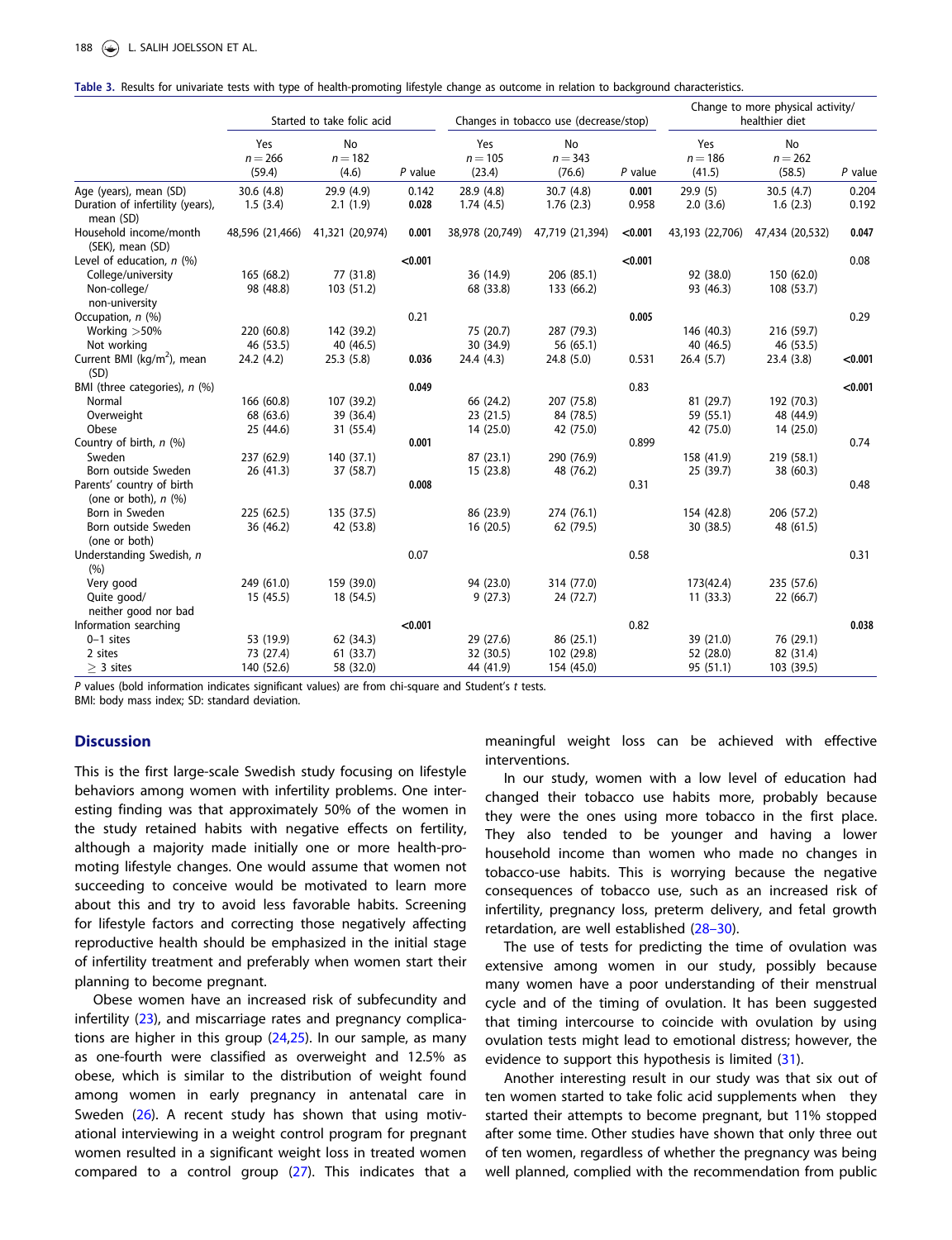|                                                                                                           | <b>OR</b> | 95% CI             | $\mathsf{P}$ |
|-----------------------------------------------------------------------------------------------------------|-----------|--------------------|--------------|
| Started taking folic acid supplements (cases included in analysis: 377 (84%)):                            |           |                    |              |
| Duration of infertility in years (mean)                                                                   | 0.921     | $(0.840 - 1.009)$  | 0.078        |
| Household income/month (1,000 SEK)                                                                        | 1.012     | $(1.001 - 1.024)$  | 0.040        |
| Level of education                                                                                        |           |                    |              |
| College/university                                                                                        | 1.853     | $(1.151 - 2.983)$  | 0.011        |
| Non-college/non-university                                                                                | (Ref.)    |                    |              |
| <b>BMI</b>                                                                                                |           |                    |              |
| Normal                                                                                                    | (Ref.)    |                    |              |
| Overweight                                                                                                | 1.287     | $(0.752 - 2.203)$  | 0.357        |
| Obese                                                                                                     | 0.568     | $(0.293 - 1.102)$  | 0.094        |
| Country of birth                                                                                          |           |                    |              |
| Sweden                                                                                                    | 1.828     | $(0.659 - 5.074)$  | 0.247        |
| Born outside Sweden                                                                                       | (Ref.)    |                    |              |
| Parents' country of birth                                                                                 |           |                    |              |
| Born in Sweden                                                                                            | 1.618     | $(0.664 - 3.941)$  | 0.289        |
| Born outside Sweden (one or both)                                                                         | (Ref.)    |                    |              |
| Information searching                                                                                     |           |                    |              |
| $0-1$ sites                                                                                               | (Ref.)    |                    |              |
| 2 sites                                                                                                   | 1.143     | $(0.631 - 2.067)$  | 0.660        |
| $>3$ sites                                                                                                | 2.172     | $(1.241 - 3.801)$  | 0.007        |
| Decrease or stop in tobacco use (cases included in analysis: 412 (92%):                                   |           |                    |              |
| Age (years)                                                                                               | 0.950     | $(0.900 - 1.002)$  | 0.060        |
| Household income/month (1,000 SEK)                                                                        | 0.991     | $(0.978 - 1.005)$  | 0.223        |
| Level of education                                                                                        |           |                    |              |
| College/university                                                                                        | (Ref.)    |                    |              |
| Non-college/non-university                                                                                | 2.256     | $(1.352 - 3.765)$  | 0.002        |
| Occupation                                                                                                |           |                    |              |
| Working $>50\%$ of the time                                                                               | (Ref.)    |                    |              |
| Not working                                                                                               | 1.314     | $(0.705 - 2.448)$  | 0.390        |
| Increase in physical activity and/or change to more healthy diet (cases included in analysis: 407 (91%)): |           |                    |              |
| Household income/month (1,000 SEK)                                                                        | 0.996     | $(0.985 - 1.007)$  | 0.451        |
| Level of education                                                                                        |           |                    |              |
| College/university                                                                                        | (Ref.)    |                    |              |
| Non-college/non-university                                                                                | 1.057     | $(0.673 - 1.661)$  | 0.810        |
| <b>BMI</b>                                                                                                |           |                    |              |
| Normal                                                                                                    | (Ref.)    |                    |              |
| Overweight                                                                                                | 2.931     | $(1.789 - 4.800)$  | < 0.001      |
| Obese                                                                                                     | 7.431     | $(3.700 - 14.923)$ | < 0.001      |
| Information searching                                                                                     |           |                    |              |
| $0-1$ sites                                                                                               | (Ref.)    |                    |              |
| 2 sites                                                                                                   | 1.114     | $(0.614 - 2.023)$  | 0.722        |
| $>$ 3 sites                                                                                               | 2.032     | $(1.184 - 3.487)$  | 0.010        |

<span id="page-5-0"></span>Table 4. Results for multivariate logistic regression model with type of health-promoting lifestyle changes as outcome, given as the odds ratio (OR) with 95% confidence interval (CI).

health authorities of an intake of  $400 \mu g/day$  of folic acid via supplements for women planning a pregnancy in order to prevent neural tube defects ([32–34\)](#page-6-0). Obviously more information to all women planning a pregnancy is needed.

Our results indicate that greater efforts are needed to improve compliance with the recommendations for subfertile women, as, surprisingly, more than half of the women seeking help for infertility do not comply with these recommendations and do not adjust their lifestyle accordingly. A study from the United Kingdom showed that only 2.9% complied fully with the recommendations for alcohol and folic acid intake during the 3 months before becoming pregnant  $(35)$  $(35)$  $(35)$ . Low compliance with nutrition and lifestyle recommendations when planning a pregnancy has also been reported in studies from the USA [\(36\)](#page-7-0) and Iran ([37](#page-7-0)). The FAST Study by Homan et al. ([38](#page-7-0)) showed that an individualized assessment of current lifestyle behaviors for couples attending a fertility clinic, followed by continuous support, is likely to achieve healthy lifestyle changes. An individually tailored plan was developed, including strategies to achieve realistic goals in terms of lifestyle changes, as well as referrals to allied health professionals, e.g. dieticians, physiotherapists, and counselors. Results from a study in the Netherlands suggest that tailored preconceptional dietary and lifestyle counseling is effective among subfertile couples to change unhealthy behaviors within a period of 3 months [\(39\)](#page-7-0).

This indicates that it is possible to change unhealthy lifestyle factors to reduce or even eliminate them in order to enhance the chances of conception.

The response rate (62%) was satisfactory compared to other similar studies in Sweden [\(40\)](#page-7-0). It may be worth considering whether the response rate could have been increased if respondents had been offered a free choice between a paper-based and a web-based questionnaire [\(41](#page-7-0)). The relatively high proportion of women of non-Swedish origin (14%) is considered to be a strength of this study. However, we used a retrospective measure for estimating the incidences of health-promoting actions and lifestyle changes, which could be either overestimated or underestimated. It is well known that people underreport alcohol intake and smoking, and this might have resulted in an overestimation of the women's positive health behaviors.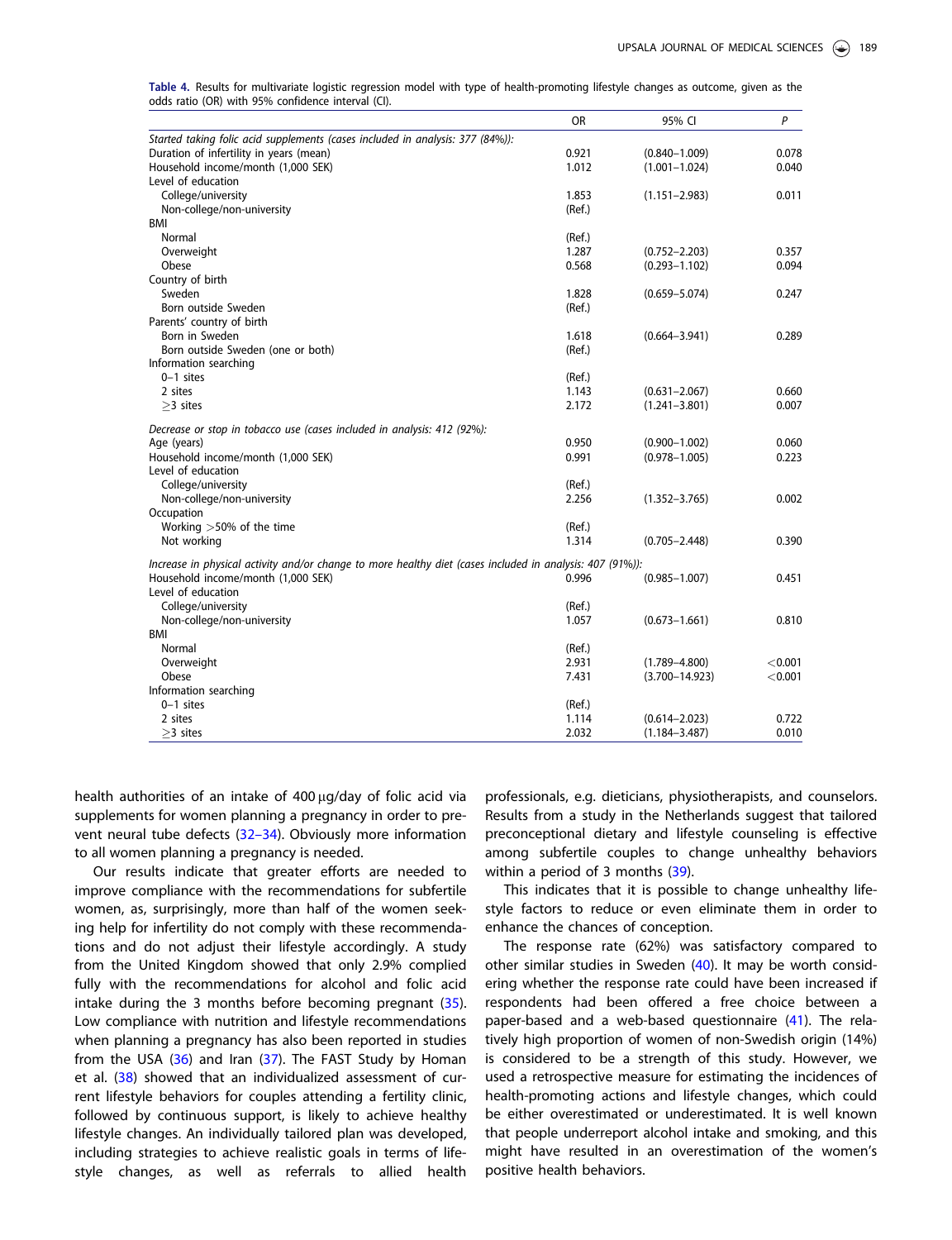# <span id="page-6-0"></span>**Conclusions**

Detecting and changing unfavorable lifestyles is essential for improving spontaneous fertility and ART results. One-third of the studied women were overweight or obese, and some had other lifestyle factors with adverse effects on fertility. Obese women adjusted their habits, but there was no adequate change in their weight. Women of a fertile age would benefit from preconception counseling. Infertility treatment should routinely offer interventions for lifestyle changes.

# Disclosure statement

The authors report no conflicts of interest. The authors alone are responsible for the content and writing of the paper.

### Funding information

Grants were received from the Foundation Family Planning Fund in Uppsala, the Uppsala County Council, the College of Medicine at Uppsala University, Sweden, Västmanland County Council, Sweden, and the Uppsala-Örebro Regional Research Council, Sweden (LTV-218591, RFR-387811).

### **References**

- 1. Homan GF, Davies M, Norman R. The impact of lifestyle factors on reproductive performance in the general population and those undergoing infertility treatment: a review. Hum Reprod Update. 2007;13:209–23.
- 2. Anderson K, Nisenblat V, Norman R. Lifestyle factors in people seeking infertility treatment—a review: Invited Review. Aust New Zeal J Obstet Gynaecol. 2010;50:8–20.
- 3. Anderson K, Norman R, Middleton P. Preconception lifestyle advice for people with subfertility. Cochrane Database Syst Rev. 2010;(4): CD008189.
- 4. European Commission. Directorate-General for Employment SA and EO. Demography Report 2010: Older, more numerous and diverse European. ISSN 1831-9440, Demography. Luxembourg; 2011.
- 5. European Commission. Fertility statistics. Eurostat [Internet]. Population structure and ageing - Statistics Explained. 2015; (June 2015):1–10. Available from: [http://ec.europa.eu/eurostat/statistics](http://ec.europa.eu/eurostat/statistics-explained/index.php/Population_structure_and_ageing)[explained/index.php/Population\\_structure\\_and\\_ageing](http://ec.europa.eu/eurostat/statistics-explained/index.php/Population_structure_and_ageing).
- 6. Eriksson C, Larsson M, Tydén T. Reflections on having children in the future—interviews with highly educated women and men without children. Ups J Med Sci. 2012;117:328–35.
- 7. Johnson J-A, Tough S. Delayed child-bearing. J Obstet Gynaecol Can. 2012;34:80–93.
- 8. Sharma R, Biedenharn KR, Fedor JM, Agarwal A. Lifestyle factors and reproductive health: taking control of your fertility. Reprod Biol Endocrinol. 2013;11:66.
- 9. Kelly-Weeder S, O'Connor A. Modifiable risk factors for impaired fertility in women: what nurse practitioners need to know. J Am Acad Nurse Pract. 2006;18:268–76.
- 10. Vause TDR, Jones L, Evans M, Wilkie V, Leader A. Pre-conception health awareness in infertility patients. J Obstet Gynaecol Can. 2009;31:717–20.
- 11. Stephenson J, Patel D, Barrett G, Howden B, Copas A, Ojukwu O, et al. How do women prepare for pregnancy? Preconception experiences of women attending antenatal services and views of health professionals. PLoS One. 2014;9:e103085.
- 12. Backhausen MG, Ekstrand M, Tydén T, Magnussen BK, Shawe J, Stern J, et al. Pregnancy planning and lifestyle prior to conception and during early pregnancy among Danish women. Eur J Contracept Reprod Heal Care. 2014;19:57–65.
- 13. ESHRE. Routine psychosocial care in infertility and medically assisted reproduction – A guide for fertility staff. 2015;(March):1-162. Available from: [http://www.eshre.eu/](http://www.eshre.eu/∼/media/Files/Guidelines/Psychology/ESHRE psychology guideline_2015_final_version 1_2.pdf)~[/media/](http://www.eshre.eu/∼/media/Files/Guidelines/Psychology/ESHRE psychology guideline_2015_final_version 1_2.pdf) [Files/Guidelines/Psychology/ESHRE psychology guideline\\_2015\\_](http://www.eshre.eu/∼/media/Files/Guidelines/Psychology/ESHRE psychology guideline_2015_final_version 1_2.pdf) [final\\_version 1\\_2.pdf](http://www.eshre.eu/∼/media/Files/Guidelines/Psychology/ESHRE psychology guideline_2015_final_version 1_2.pdf)
- 14. Chavarro JE, Rich-Edwards JW, Rosner BA, Willett WC. Diet and lifestyle in the prevention of ovulatory disorder infertility. Obstet Gynecol. 2007;110:1050–8.
- 15. Gardiner PM, Nelson L, Shellhaas CS, Dunlop AL, Long R, Andrist S, et al. The clinical content of preconception care: nutrition and dietary supplements. Am J Obstet Gynecol. 2008;199(6 Suppl 2): S345–S56.
- 16. Bell M, Billington R, Becker B. A scale for the assessment of object relations: reliability, validity, and factorial invariance. J Clin Psychol. 1986;42:733–41.
- 17. Zigmond AS, Snaith RP. The hospital anxiety and depression scale. Acta Psychiatr Scand. 1983;67:361–70.
- 18. Cox JL, Holden JM, Sagovsky R. Detection of postnatal depression. Development of the 10-item Edinburgh Postnatal Depression Scale. Br J Psychiatry. 1987;150:782–6.
- 19. Rubertsson C, Wickberg B, Gustavsson P, Rådestad I. Depressive symptoms in early pregnancy, two months and one year postpartum-prevalence and psychosocial risk factors in a national Swedish sample. Arch Womens Ment Health. 2005;8:97–104.
- 20. McGahuey CA, Gelenberg AJ, Laukes CA, Moreno FA, Delgado PL, McKnight KM, et al. The Arizona Sexual Experience Scale (ASEX): reliability and validity. J Sex Marital Ther. 2000;26:25–40.
- 21. Bergman H, Kallmen H, Rydberg U, Sandahl C. [Ten questions about alcohol as identifier of addiction problems. Psychometric tests at an emergency psychiatric department]. Lakartidningen. 1998;95:4731–5.
- 22. Felitti VJ, Anda RF, Nordenberg D, Williamson DF, Spitz AM, Edwards V, et al. Relationship of childhood abuse and household dysfunction to many of the leading causes of death in adults: the Adverse Childhood Experiences (ACE) Study. Am J Prev Med. 1998;14:245–58.
- 23. Van Der Steeg JW, Steures P, Eijkemans MJC, Habbema JDF, Hompes PG, Burggraaff JM, et al. Obesity affects spontaneous pregnancy chances in subfertile, ovulatory women. Hum Reprod. 2008;23:324–8.
- 24. Boots C, Stephenson MD. Does obesity increase the risk of miscarriage in spontaneous conception: a systematic review. Semin Reprod Med. 2011;29:507–13.
- 25. Johansson S, Villamor E, Altman M, Bonamy A-KE, Granath F, Cnattingius S. Maternal overweight and obesity in early pregnancy and risk of infant mortality: a population based cohort study in Sweden. BMJ. 2014;349:g6572.
- 26. Sweden Statistics. Pregnancies, births and newborns Medical Birth Register 1973–2013 - Assisted fertilization 1991–2012. 2015;2014–15.
- 27. West DS, Gorin AA, Subak LL, Foster G, Bragg C, Hecht J, et al. A motivation-focused weight loss maintenance program is an effective alternative to a skill-based approach. Int J Obes (Lond). 2011;35:259–69.
- 28. Augood C, Duckitt K, Templeton AA. Smoking and female infertility: a systematic review and meta-analysis. Hum Reprod. 1998; 13:1532–9.
- 29. Kharrazi M, DeLorenze GN, Kaufman FL, Eskenazi B, Bernert JT, Graham S, et al. Environmental tobacco smoke and pregnancy outcome. Epidemiology. 2004;15:660–70.
- 30. Zaren B, Lindmark G, Wibell L, Folling I. The effect of smoking on glucose homeostasis and fetal growth in pregnant women. Ups J Med Sci. 2000;105:41–56.
- 31. Severy LJ, Robinson J, Findley-Klein C, McNulty J. Acceptability of a home monitor used to aid in conception: psychosocial factors and couple dynamics. Contraception. 2006;73:65–71.
- 32. Wilson RD, Johnson J-A, Wyatt P, Allen V, Gagnon A, Langlois S, et al. Pre-conceptional vitamin/folic acid supplementation 2007: the use of folic acid in combination with a multivitamin